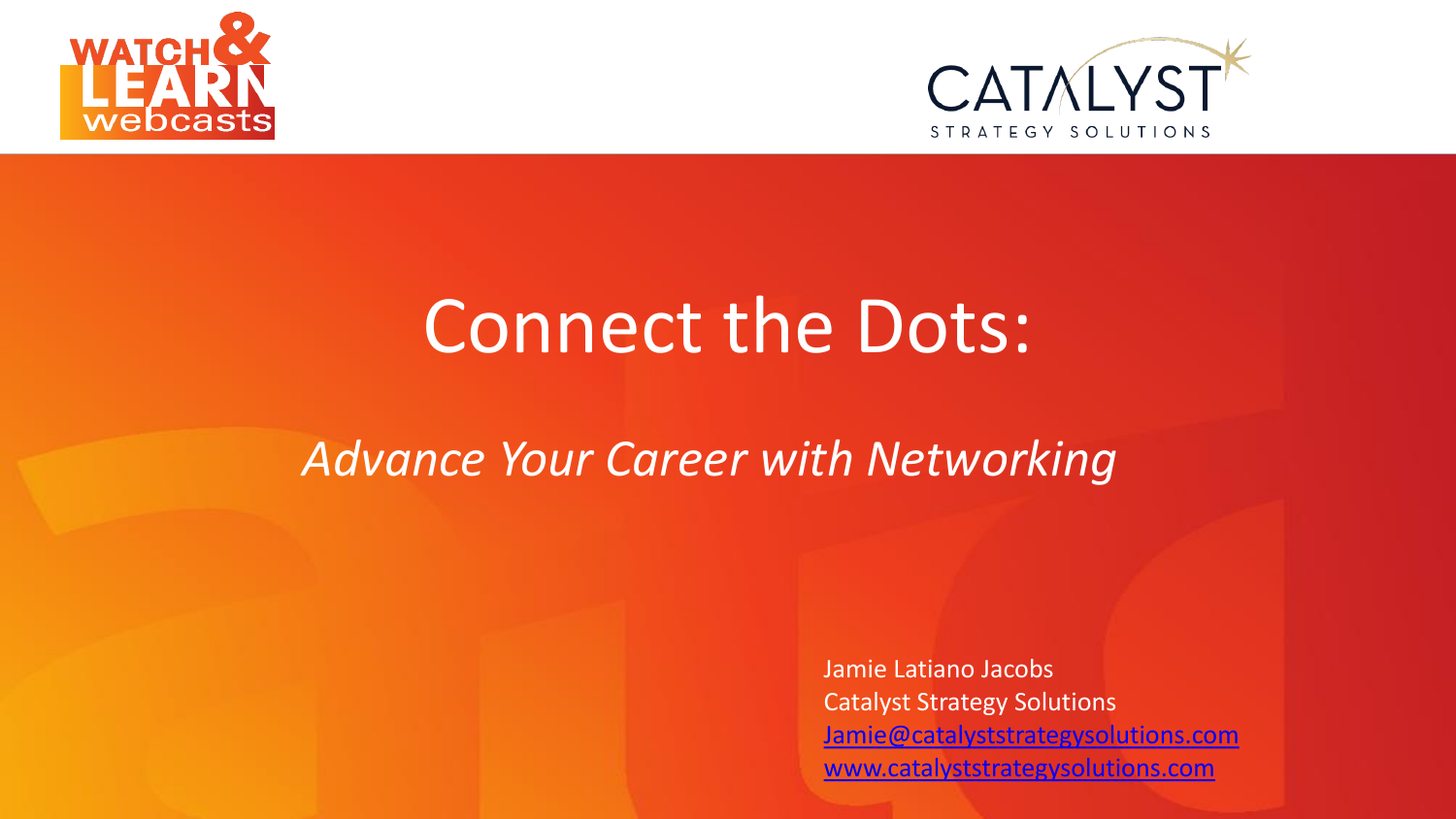### What is Networking & Why is it Important?

- Building Strong Relationships
- Sources of New Ideas
- Raising Your Profile
- Opens New Doors
- Facilitates Exchange of Information
- Widens Support Network

*70%-80% of jobs are never publicly posted because they are filled directly via networking*

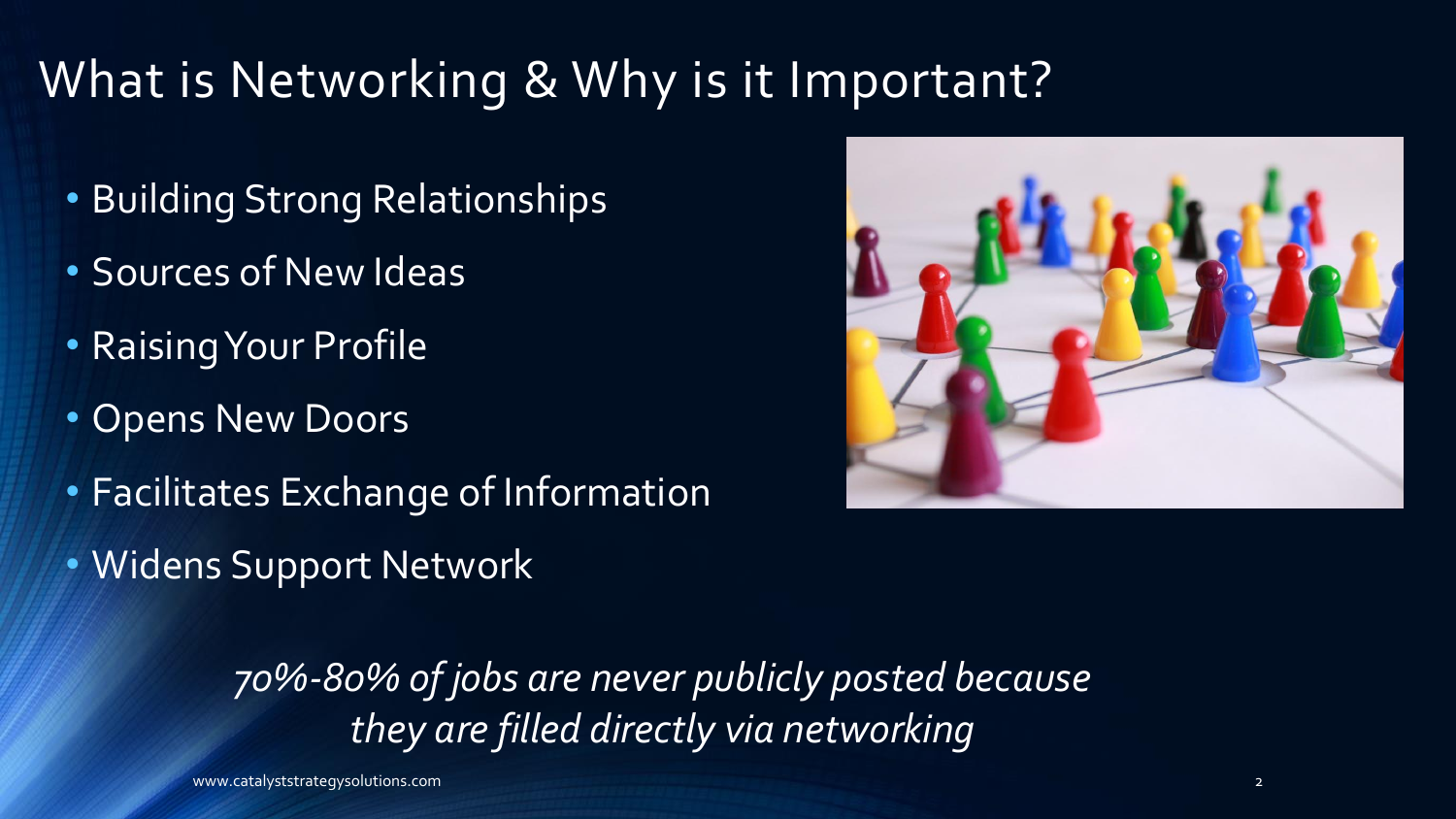#### Building Authentic Relationships



- More than exchanging a business card
- Lead with inquiry
- Ask open ended questions
- Listen
- Be open and share best practices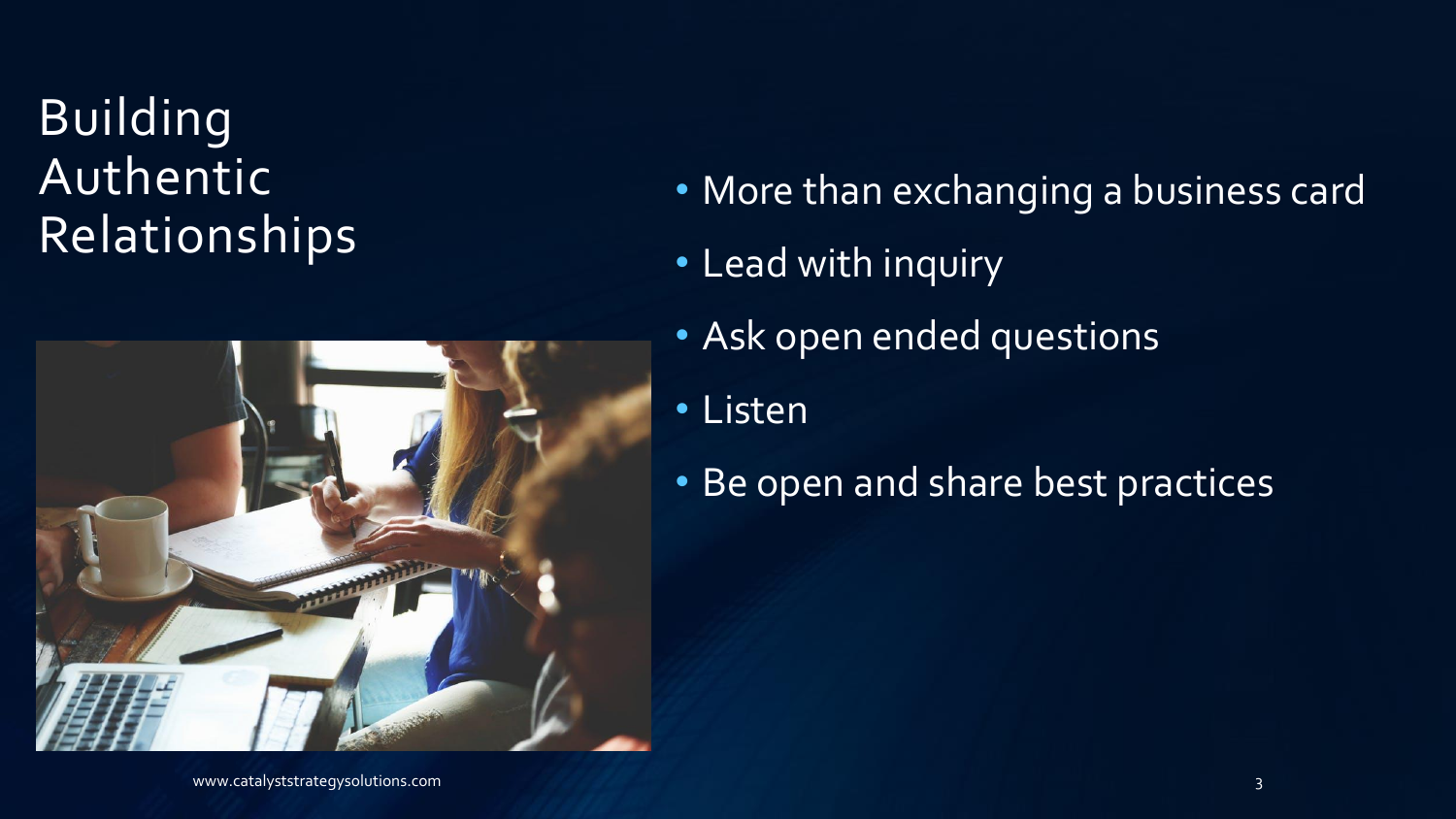

- Are you involved with local associations or professional groups?
- Consider active engagement like leadership, committee or Board roles
- Mentoring
- Professional Development

#### Add Value to the "Community"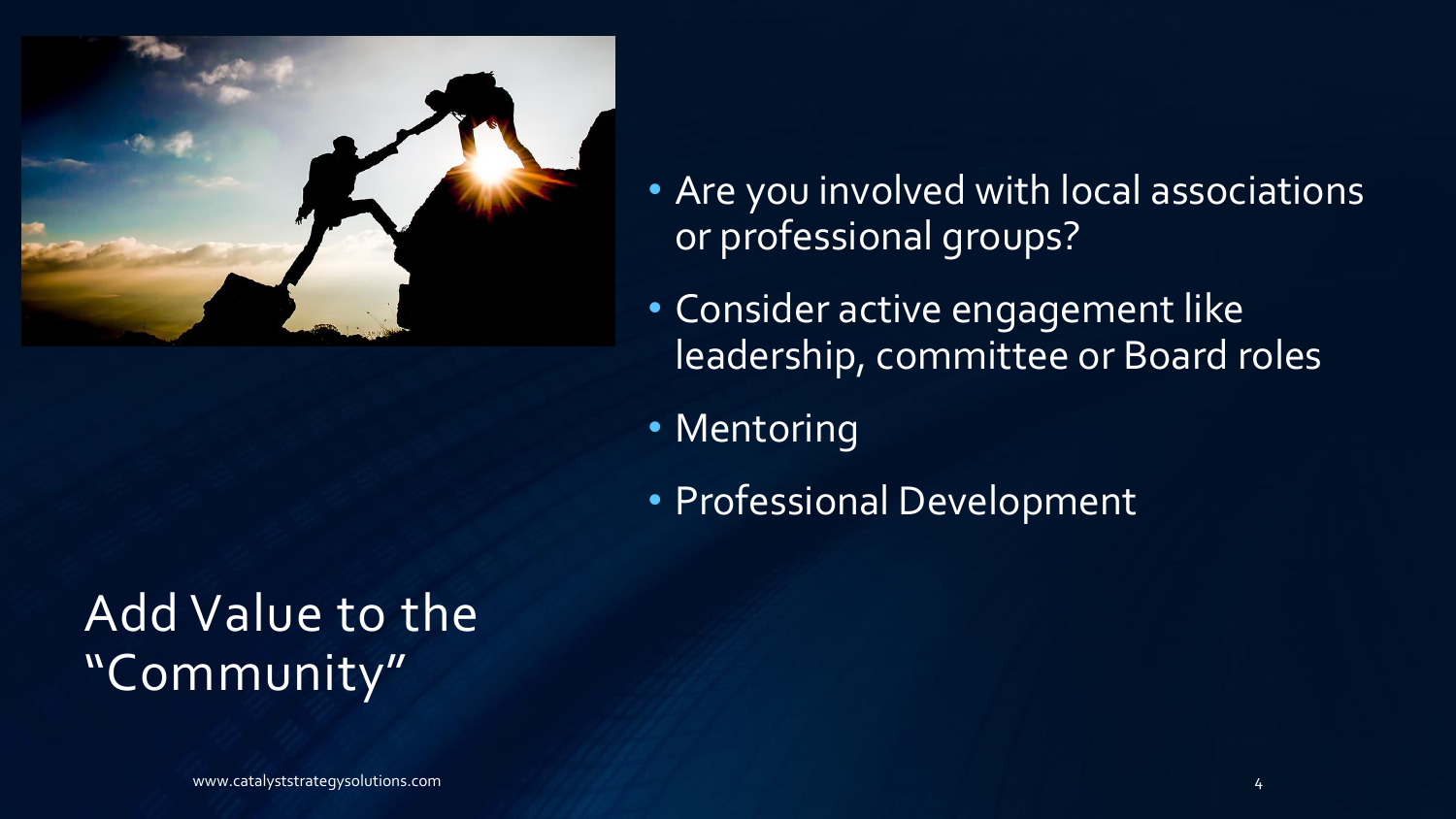#### Investing in and Sustaining Your Network

- Maintaining relationships
- Staying in touch
- Offering information
- Make plans to get together
- Follow Up

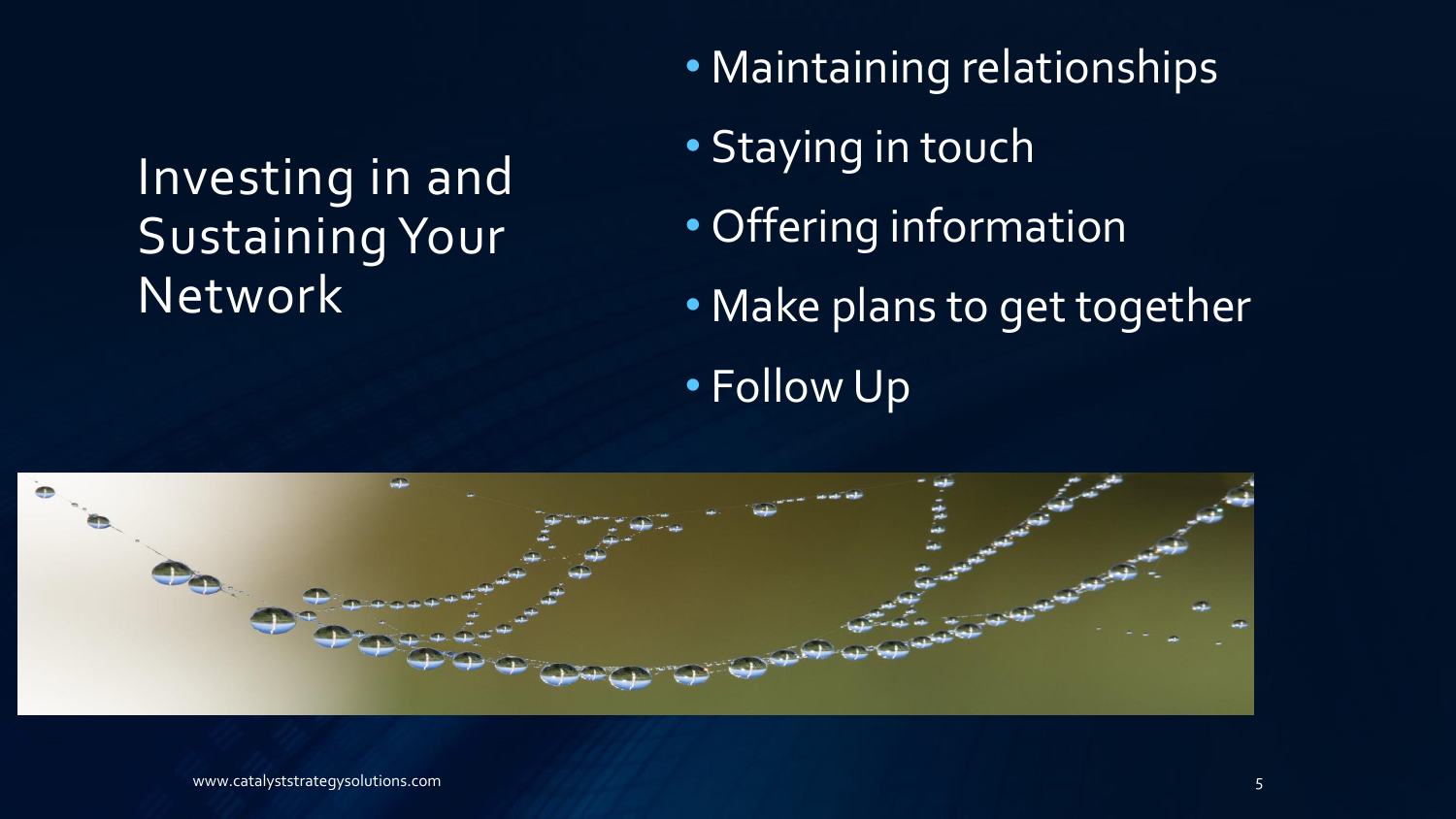#### Building Networking Into How You Work



- Getting involved in local organizations
- Contributing to the Talent/HR/Learning Community
- Thinking outside your 4 walls

How much time do you spend serving the professional community?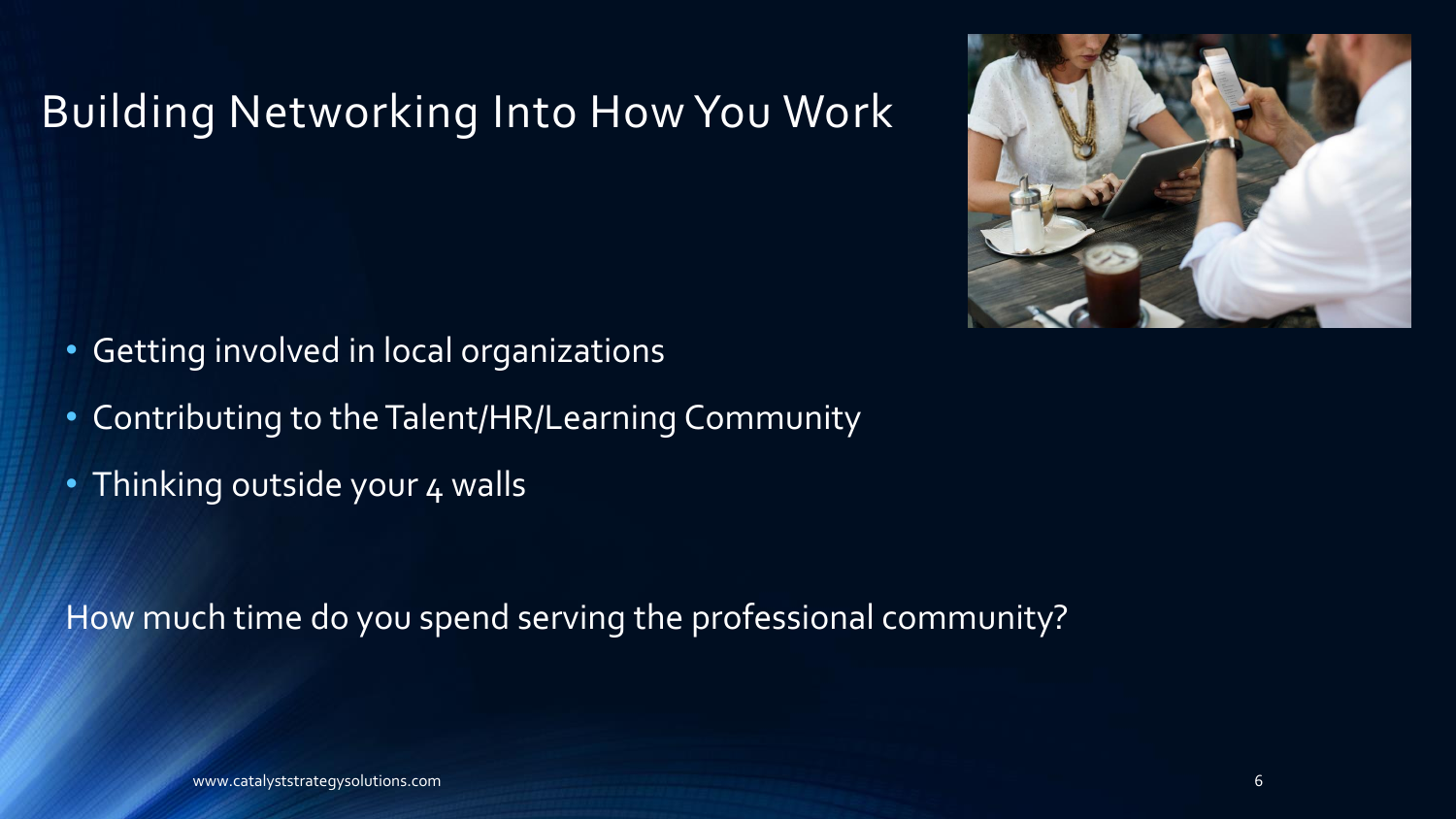## Common Pitfalls of Networking

- Confidence: Handshake and eye contact
- Intent: What's your intent?
	- No pitching
- Staying in your bubble
- Behaviors:
	- Drinking
	- Looking for a job or for a date

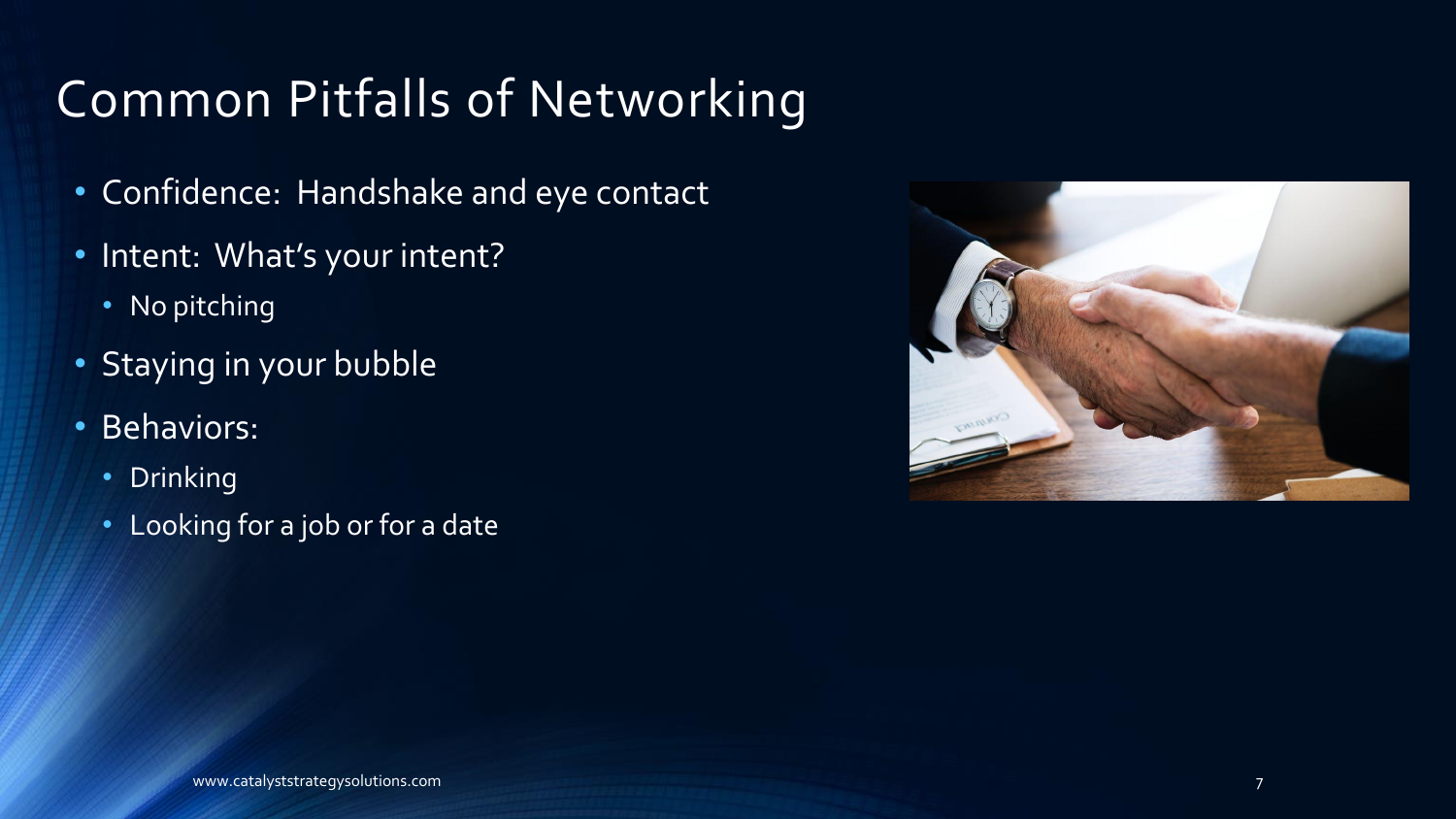#### Creating a Strategy for Meetings & Conferences

- Set a goal to make a specific number of meaningful connections.
- Have a plan to step outside of your comfort zone.

- Lead with inquiry
- Follow Up